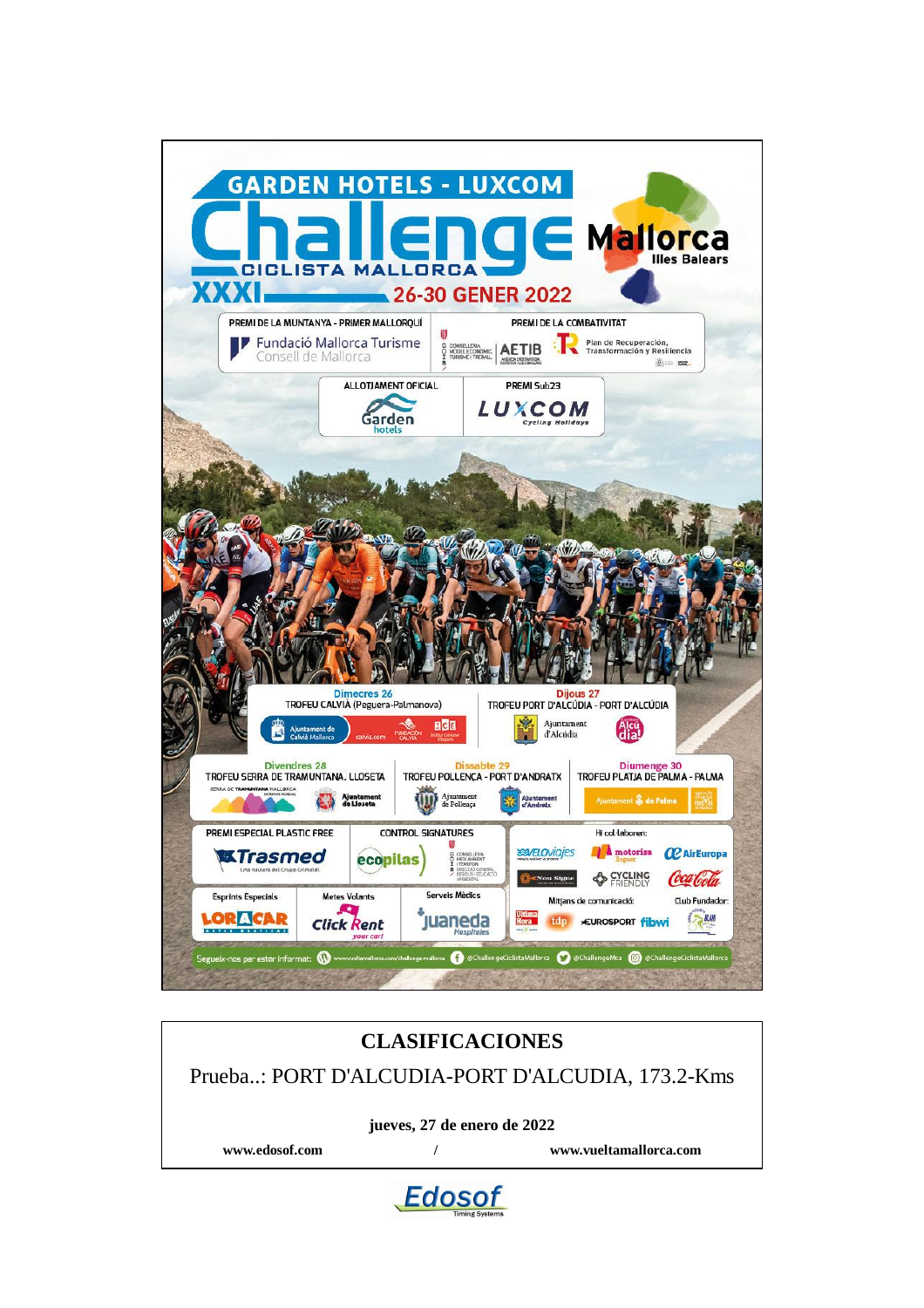







# **XXXI CHALLENGE CICLISTA MALLORCA**

# **Organiza.: Unisport Consulting**

|   |                 | <b>CLASIFICACION 2<sup>ª</sup> Etapa</b><br>PORT D'ALCUDIA-PORT D'ALCUDIA, 173.2-Kms Media: 45,026-K/h |                        |                             |                             |                                                  | Fecha: 27/01/22<br>Pag.Eta: 1 |                  |  |
|---|-----------------|--------------------------------------------------------------------------------------------------------|------------------------|-----------------------------|-----------------------------|--------------------------------------------------|-------------------------------|------------------|--|
|   | Pto.<br>$- - -$ | $- - -$                                                                                                | Dor. Pais<br>$- - - -$ | Nombre                      | Cat                         | Equipo<br>_________________                      |                               | hh:mm:ss         |  |
|   | $1^{\circ}$     | 107                                                                                                    | ERI                    | GIRMAY, Biniam              | $- - -$<br>S <sub>2</sub> 3 | INTERMARCHÉ - WANTY - GOBERT                     |                               | 03:50:48         |  |
|   | $2^{\circ}$     | 18                                                                                                     | <b>RSA</b>             | GIBBONS, Ryan               | ELI                         | <b>UAE TEAM EMIRATES</b>                         |                               | $\boldsymbol{0}$ |  |
|   | $3^{\circ}$     | 68                                                                                                     | <b>ITA</b>             | NIZZOLO, Giacomo            | ELI                         | <b>ISRAEL - PREMIER TECH</b>                     |                               | $\boldsymbol{0}$ |  |
|   | $4^{\circ}$     | $\tau$                                                                                                 | <b>ESP</b>             | GARCIA, Ivan                | ELI                         | <b>MOVISTAR TEAM</b>                             |                               | 0                |  |
|   | $5^{\circ}$     | 200                                                                                                    | <b>FRA</b>             | LOUVEL, Matis               | ELI                         | TEAM ARKEA - SAMSIC                              |                               | 0                |  |
|   | $6^{\circ}$     | 81                                                                                                     | <b>AUS</b>             | MATTHEWS, Michael James ELI |                             | TEAM BIKEEXCHANGE-JAYCO                          |                               | 0                |  |
|   | $7^{\circ}$     | 93                                                                                                     | <b>BEL</b>             | ALLEGAERT, Piet             | ELI                         | <b>COFIDIS</b>                                   |                               | 0                |  |
|   | $8^{\circ}$     | 16                                                                                                     | <b>GER</b>             | <b>ACKERMANN</b> , Pascal   | ELI                         | <b>UAE TEAM EMIRATES</b>                         |                               | $\boldsymbol{0}$ |  |
|   | $9^{\circ}$     | 213                                                                                                    | <b>ESP</b>             | <b>EZQUERRA, Jesus</b>      | ELI                         | <b>BURGOS-BH</b>                                 |                               | $\boldsymbol{0}$ |  |
|   | $10^{\circ}$    | 48                                                                                                     | <b>BEL</b>             | NAESEN, Lawrence            | ELI                         | <b>AG2R CITROEN TEAM</b>                         |                               | $\boldsymbol{0}$ |  |
|   | $11^{\circ}$    | 141                                                                                                    | <b>ESP</b>             | SOTO, Antonio Jesus         | ELI                         | EUSKALTEL - EUSKADI                              |                               | $\overline{0}$   |  |
|   | $12^{\circ}$    | 287                                                                                                    | <b>ESP</b>             | BALLESTEROS, Miguel A.      | ELI                         | ELECTRO HIPER EUROPA-CALDAS                      |                               | $\overline{0}$   |  |
|   | $13^{\circ}$    | 160                                                                                                    | <b>ESP</b>             | JAIME, Alex                 | ELI                         | EQUIPO KERN PHARMA                               |                               | $\overline{0}$   |  |
|   | $14^{\circ}$    | 148                                                                                                    | <b>ESP</b>             | MARTIN, Gotzon              | ELI                         | EUSKALTEL - EUSKADI                              |                               | 0                |  |
|   | $15^{\circ}$    | $\overline{4}$                                                                                         | <b>ESP</b>             | <b>TORRES, Albert</b>       | ELI                         | <b>MOVISTAR TEAM</b>                             |                               | $\boldsymbol{0}$ |  |
| m | $16^{\circ}$    | 30                                                                                                     | <b>AUT</b>             | HALLER, Marco               | ELI                         | <b>BORA - HANSGROHE</b>                          |                               | $\boldsymbol{0}$ |  |
|   | $17^{\circ}$    | 120                                                                                                    | <b>DEN</b>             | KAMP, Alexander             | ELI                         | TREK - SEGAFREDO                                 |                               | $\boldsymbol{0}$ |  |
|   | $18^{\circ}$    | 199                                                                                                    | <b>FRA</b>             | GUGLIELMI, Simon            | ELI                         | TEAM ARKEA - SAMSIC                              |                               | $\boldsymbol{0}$ |  |
|   | $19^{\circ}$    | 175                                                                                                    | <b>ITA</b>             |                             | ELI                         |                                                  |                               | $\overline{0}$   |  |
|   |                 |                                                                                                        |                        | MAESTRI, Mirco              |                             | EOLO-KOMETA CYCLING TEAM                         |                               |                  |  |
|   | $20^{\circ}$    | 131                                                                                                    | <b>ESP</b>             | PRADES, Eduard              | ELI                         | CAJA RURAL-SEGUROS RGA                           |                               | $\boldsymbol{0}$ |  |
|   | $21^{\circ}$    | 223                                                                                                    | <b>BEL</b>             | <b>BRAET, Vito</b>          | S <sub>23</sub>             | SPORT VLAANDEREN - BALOISE                       |                               | 0                |  |
|   | $22^{\circ}$    | 220                                                                                                    | <b>BEL</b>             | APERS, Ruben                | ELI                         | SPORT VLAANDEREN - BALOISE                       |                               | 0                |  |
|   | $23^{\circ}$    | 162                                                                                                    | <b>ESP</b>             | GARCIA, Raul                | S <sub>23</sub>             | <b>EQUIPO KERN PHARMA</b>                        |                               | 0                |  |
| m | $24^{\circ}$    | 3                                                                                                      | <b>ESP</b>             | MAS, Luis G.                | ELI                         | <b>MOVISTAR TEAM</b>                             |                               | $\boldsymbol{0}$ |  |
|   | $25^{\circ}$    | 49                                                                                                     | <b>FRA</b>             | PETERS, Nans                | ELI                         | <b>AG2R CITROEN TEAM</b>                         |                               | $\boldsymbol{0}$ |  |
|   | $26^{\circ}$    | 225                                                                                                    | <b>BEL</b>             | DE PESTEL, Sander           | ELI                         | SPORT VLAANDEREN - BALOISE                       |                               | $\boldsymbol{0}$ |  |
|   | $27^{\circ}$    | 124                                                                                                    | SUI                    | PELLAUD, Simon              | ELI                         | <b>TREK - SEGAFREDO</b>                          |                               | $\boldsymbol{0}$ |  |
|   | $28^{\circ}$    | 61                                                                                                     | <b>BEL</b>             | <b>BIERMANS</b> , Jenthe    | ELI                         | <b>ISRAEL - PREMIER TECH</b>                     |                               | $\boldsymbol{0}$ |  |
|   | $29^{\circ}$    | 75                                                                                                     | <b>DEN</b>             | KRON, Andreas               | ELI                         | LOTTO SOUDAL                                     |                               | 0                |  |
|   | $30^{\circ}$    | 236                                                                                                    | <b>ITA</b>             | BAIS, Mattia                | ELI                         | DRONE HOPPER-AND.GIOCATTOLI                      |                               | 0                |  |
|   | $31^{\circ}$    | 32                                                                                                     | <b>GER</b>             | POLITT, Nils                | ELI                         | <b>BORA - HANSGROHE</b>                          |                               | 0                |  |
|   | $32^{\circ}$    | 177                                                                                                    | <b>ESP</b>             | SEVILLA, Diego P.           | ELI                         | EOLO-KOMETA CYCLING TEAM                         |                               | $\boldsymbol{0}$ |  |
|   | $33^{\circ}$    | 51                                                                                                     | <b>AUT</b>             | GALL, Felix                 | ELI                         | <b>AG2R CITROEN TEAM</b>                         |                               | 0                |  |
|   | $34^{\circ}$    | 138                                                                                                    | <b>CZE</b>             | SCHLEGEL, Michal            | ELI                         | CAJA RURAL-SEGUROS RGA                           |                               | $\boldsymbol{0}$ |  |
|   | $35^{\circ}$    | 150                                                                                                    | <b>ESP</b>             | MATE, Luis A.               | ELI                         | EUSKALTEL - EUSKADI                              |                               | $\boldsymbol{0}$ |  |
|   | $36^{\circ}$    | 84                                                                                                     | AUS                    |                             |                             | EDMONDSON, Alexander ELI TEAM BIKEEXCHANGE-JAYCO |                               | $\boldsymbol{0}$ |  |
|   | $37^{\circ}$    | 206                                                                                                    | <b>FRA</b>             | VAUQUELIN, Kevin            | S <sub>23</sub>             | TEAM ARKEA - SAMSIC                              |                               | 0                |  |
|   | $38^{\circ}$    | 115                                                                                                    | <b>BEL</b>             | VLIEGEN, Loïc               | ELI                         | <b>INTERMARCHÉ - WANTY - GOBERT</b>              |                               | 0                |  |
|   | $39^\circ$      | 197                                                                                                    | COL                    | FLOREZ, Miguel E.           | <b>ELI</b>                  | TEAM ARKEA - SAMSIC                              |                               | 0                |  |
|   | $40^{\circ}$    | 100                                                                                                    | POR                    | RODRIGUES, André            | ELI                         | <b>COFIDIS</b>                                   |                               | 0                |  |
|   | $41^{\circ}$    | 90                                                                                                     | NZL                    | SMITH, Dion                 | ELI                         | TEAM BIKEEXCHANGE-JAYCO                          |                               | 0                |  |
|   | $42^{\circ}$    | 38                                                                                                     | <b>GER</b>             | ZWIEHOFF, Ben               | <b>ELI</b>                  | <b>BORA - HANSGROHE</b>                          |                               | 0                |  |
|   | $43^{\circ}$    | 19                                                                                                     | <b>NOR</b>             | LAENGEN, Vegard S.          | ELI                         | <b>UAE TEAM EMIRATES</b>                         |                               | 0                |  |
|   | $44^{\circ}$    | 9                                                                                                      | <b>GER</b>             | HOLLMANN, Juri              | ELI                         | MOVISTAR TEAM                                    |                               | 0                |  |
|   | $45^{\circ}$    | 97                                                                                                     | <b>FRA</b>             | FINE, Eddy                  | ELI                         | <b>COFIDIS</b>                                   |                               | $\boldsymbol{0}$ |  |
|   | $46^{\circ}$    | 65                                                                                                     | SUI                    | HOLLENSTEIN, Reto           | ELI                         | <b>ISRAEL - PREMIER TECH</b>                     |                               | $\Omega$         |  |
|   | $47^{\circ}$    | 23                                                                                                     | SUI                    | SUTER, Joel                 | ELI                         | <b>UAE TEAM EMIRATES</b>                         | a                             | 09               |  |
|   | $48^{\circ}$    | 158                                                                                                    | <b>ESP</b>             | AGIRRE, Jon                 | ELI                         | EQUIPO KERN PHARMA                               | a                             | 09               |  |
|   | $49^\circ$      | 11                                                                                                     | <b>ESP</b>             | LAZKANO, Oier               | ELI                         | <b>MOVISTAR TEAM</b>                             | a                             | 09               |  |
|   | $50^{\circ}$    | 159                                                                                                    | <b>ESP</b>             | MORENO, Ivan                | $\mathop{\rm ELI}$          | <b>EQUIPO KERN PHARMA</b>                        | a                             | 09               |  |
|   | $51^{\circ}$    | 134                                                                                                    | <b>ESP</b>             | MARTIN, Sergio R.           | $\mathop{\rm ELI}$          | CAJA RURAL-SEGUROS RGA                           | a                             | 09               |  |
|   | $52^{\circ}$    | 47                                                                                                     | FIN                    | HÄNNINEN, Jaakko            | ELI                         | <b>AG2R CITROEN TEAM</b>                         | a                             | 09               |  |

**B** Securities





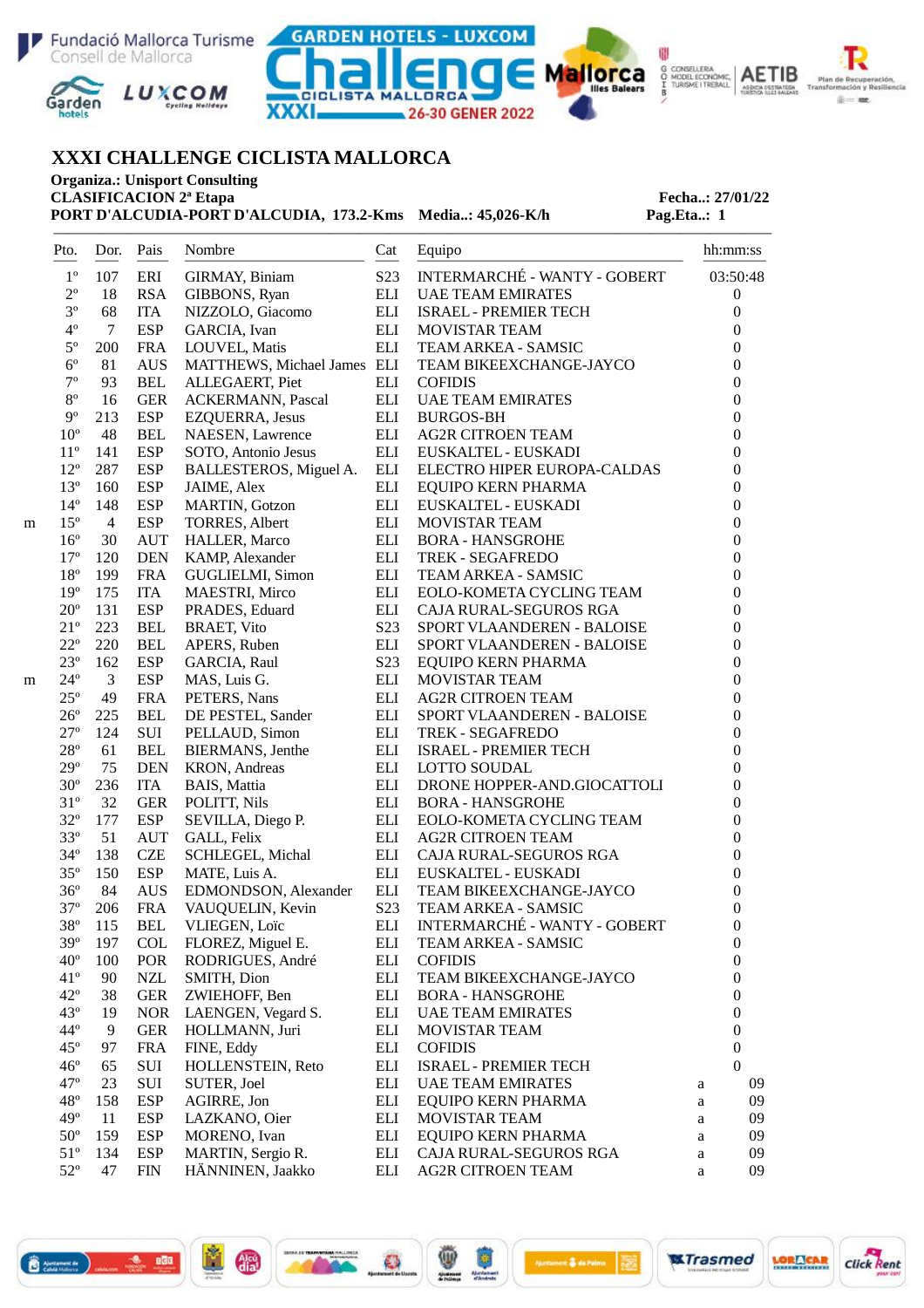



Q. G CONSELLERIA<br>O MODEL ECONOMIC | AETIB Plan de Recuperación,<br>Insformación y Resilier .<br>Tra  $\ddot{\textbf{a}}=\dot{\textbf{a}}$ 

# Fecha..: 27/01/22 Pag.Eta..: 2

| Pto.<br>$- - -$ | Dor. | Pais<br>$- - - -$ | Nombre                       | Cat                | Equipo<br>______________________ |              | hh:mm:ss |
|-----------------|------|-------------------|------------------------------|--------------------|----------------------------------|--------------|----------|
| $53^{\circ}$    | 147  | <b>ESP</b>        | ISASA, Xabier                | S23                | EUSKALTEL - EUSKADI              | a            | 09       |
| $54^\circ$      | 94   | <b>BEL</b>        | ARMEE, Sander                | ELI                | <b>COFIDIS</b>                   | a            | 09       |
| $55^{\circ}$    | 256  | <b>BEL</b>        | <b>SCHUERMANS</b> , Jens     | <b>ELI</b>         | <b>BEAT CYCLING</b>              | a            | 09       |
| $56^{\circ}$    | 39   | <b>GER</b>        | PALZER, Anton                | <b>ELI</b>         | <b>BORA - HANSGROHE</b>          | $\rm{a}$     | 09       |
| $57^{\circ}$    | 17   | <b>ITA</b>        | COVI, Alessandro             | <b>ELI</b>         | <b>UAE TEAM EMIRATES</b>         | $\rm{a}$     | 09       |
| $58^{\rm o}$    | 169  | <b>ITA</b>        | GAVAZZI, Francesco           | <b>ELI</b>         | EOLO-KOMETA CYCLING TEAM         | $\rm{a}$     | 09       |
| $59^\circ$      | 14   | <b>COL</b>        | SOSA, Ivan R.                | <b>ELI</b>         | <b>MOVISTAR TEAM</b>             | $\rm{a}$     | 09       |
| $60^{\circ}$    | 156  | <b>ESP</b>        | PARRA, Jose F.               | ELI                | <b>EQUIPO KERN PHARMA</b>        | $\rm{a}$     | 09       |
| $61^{\circ}$    | 6    | <b>USA</b>        | <b>BARTA, William</b>        | <b>ELI</b>         | <b>MOVISTAR TEAM</b>             | $\rm{a}$     | 09       |
| $62^{\circ}$    | 86   | <b>AUS</b>        | HOWSON, Damien               | ELI                | TEAM BIKEEXCHANGE-JAYCO          | $\rm{a}$     | 09       |
| $63^{\circ}$    | 201  | <b>FRA</b>        | HARDY, Romain                | ELI                | TEAM ARKEA - SAMSIC              | a            | 09       |
| $64^{\circ}$    | 46   | <b>FRA</b>        | PARET PEINTRE, Valentin      | S23                | <b>AG2R CITROEN TEAM</b>         | $\rm{a}$     | 09       |
| $65^{\circ}$    | 34   | <b>BEL</b>        | UIJTDEBROEKS, Cian           | S23                | <b>BORA - HANSGROHE</b>          | $\rm{a}$     | 09       |
| $66^{\circ}$    | 128  | <b>ESP</b>        | NIEVE, Mikel                 | <b>ELI</b>         | CAJA RURAL-SEGUROS RGA           | $\rm{a}$     | 09       |
| $67^\circ$      | 140  | <b>ESP</b>        | <b>BIZKARRA, Mikel</b>       | <b>ELI</b>         | EUSKALTEL - EUSKADI              | a            | 23       |
| $68^{\circ}$    | 83   | <b>ITA</b>        | COLLEONI, Kevin              | $\mathop{\rm ELI}$ | TEAM BIKEEXCHANGE-JAYCO          | a            | 23       |
| $69^\circ$      | 99   | <b>ESP</b>        | HERRADA, Jose                | <b>ELI</b>         | <b>COFIDIS</b>                   | a            | 45       |
| $70^{\circ}$    | 154  | <b>ESP</b>        | CARRETERO, Hector            | $\mathop{\rm ELI}$ | <b>EQUIPO KERN PHARMA</b>        | $\mathbf a$  | 45       |
| $71^{\circ}$    | 79   | <b>BEL</b>        | DE LIE, Arnaud               | S23                | <b>LOTTO SOUDAL</b>              | a            | 02:40    |
| $72^{\circ}$    | 103  | <b>GER</b>        | WALSCHEID, Maximilian R. ELI |                    | <b>COFIDIS</b>                   | a            | 02:40    |
| $73^{\circ}$    | 241  | <b>ROU</b>        | GROSU, Eduard-michael        | <b>ELI</b>         | DRONE HOPPER-AND.GIOCATTOLI      | a            | 02:40    |
| $74^{\circ}$    | 228  | <b>BEL</b>        | FRETIN, Milan                | S23                | SPORT VLAANDEREN - BALOISE       | $\rm{a}$     | 02:40    |
| $75^{\circ}$    | 276  | <b>ESP</b>        | CANELLAS, Xavi               | $\mathop{\rm ELI}$ | <b>JAVA KIWI ATLANTICO</b>       | $\rm{a}$     | 02:40    |
| $76^{\circ}$    | 121  | LAT               | LIEPINS, Emils               | <b>ELI</b>         | <b>TREK - SEGAFREDO</b>          | a            | 02:40    |
| $77^{\circ}$    | 325  | <b>ITA</b>        | VENCHIARUTTI, Nicola         | $\mathop{\rm ELI}$ | WORK SERVICE VITALCARE VEGA      | $\rm{a}$     | 02:40    |
| $78^{\rm o}$    | 265  | <b>BEL</b>        | WILLEMS, Thimo               | <b>ELI</b>         | MINERVA CYCLING TEAM             | $\rm{a}$     | 02:40    |
| $79^{\circ}$    | 289  | <b>ESP</b>        | <b>ESTELRICH, Mateu</b>      | S23                | ELECTRO HIPER EUROPA-CALDAS      | $\mathbf{a}$ | 02:40    |
| $80^{\rm o}$    | 269  | <b>BEL</b>        | SAVER, Kasper                | S23                | MINERVA CYCLING TEAM             | a            | 02:40    |
| $81^{\circ}$    | 261  | <b>BEL</b>        | VAN PRAET, Robbe             | S23                | MINERVA CYCLING TEAM             | a            | 02:40    |
| $82^{\circ}$    | 248  | <b>BEL</b>        | BOUTS, Jordy                 | <b>ELI</b>         | <b>BEAT CYCLING</b>              | $\rm{a}$     | 02:40    |
| 83°             | 291  | <b>ESP</b>        | ALONSO, Pablo                | <b>ELI</b>         | ELECTRO HIPER EUROPA-CALDAS      | $\rm{a}$     | 02:40    |
| $84^{\circ}$    | 21   | POR               | OLIVEIRA, Ivo                | <b>ELI</b>         | <b>UAE TEAM EMIRATES</b>         | a            | 02:40    |
| 85°             | 58   | <b>FRA</b>        | <b>BARBIER, Rudy</b>         | $\mathop{\rm ELI}$ | <b>ISRAEL - PREMIER TECH</b>     | a            | 02:40    |
| $86^{\circ}$    | 302  | <b>ESP</b>        | JIMENEZ, Daniel              | S <sub>2</sub> 3   | <b>MANUELA FUNDACION</b>         | a            | 02:40    |
| $87^\circ$      | 180  | <b>ITA</b>        | <b>BATTAGLIN, Enrico</b>     | ELI                | <b>BARDIANI CSF FAIZANE'</b>     | a            | 02:40    |
| $88^{\rm o}$    | 297  | <b>ESP</b>        | BENNASSAR, Joan Marti        | <b>ELI</b>         | <b>MANUELA FUNDACION</b>         | a            | 02:40    |
| 89°             | 243  | <b>UKR</b>        | PONOMAR, Andrii              | S23                | DRONE HOPPER-AND.GIOCATTOLI      | a            | 02:40    |
| $90^{\rm o}$    | 112  |                   | HUN PEÁK, Barnabás           |                    | ELI INTERMARCHÉ - WANTY - GOBERT | a            | 02:40    |
| 91°             | 239  | <b>ITA</b>        | MARENGO, Umberto             | ELI                | DRONE HOPPER-AND.GIOCATTOLI      | a            | 02:40    |
| $92^{\circ}$    | 145  | <b>ESP</b>        | GOIKOETXEA, Peio             | <b>ELI</b>         | EUSKALTEL - EUSKADI              | a            | 02:40    |
| $93^{\circ}$    | 151  | <b>ESP</b>        | <b>BALLARIN, Iker</b>        | ELI                | EUSKALTEL - EUSKADI              | a            | 02:40    |
| $94^\circ$      | 186  | <b>ITA</b>        | MAZZUCCO, Fabio              | ELI                | <b>BARDIANI CSF FAIZANE'</b>     | a            | 02:40    |
| $95^\circ$      | 298  | <b>ESP</b>        | CANTON, Isaac                | ELI                | <b>MANUELA FUNDACION</b>         | a            | 02:40    |
| $96^{\circ}$    | 227  | <b>BEL</b>        | DENS, Tuur                   | S <sub>2</sub> 3   | SPORT VLAANDEREN - BALOISE       |              | 02:40    |
| $97^\circ$      | 174  | <b>ITA</b>        | LONARDI, Giovanni            | <b>ELI</b>         | EOLO-KOMETA CYCLING TEAM         | a<br>a       | 02:40    |
| $98^{\circ}$    | 278  | <b>CYP</b>        | MILTIADIS, Andreas           | <b>ELI</b>         | <b>JAVA KIWI ATLANTICO</b>       | a            | 02:40    |
| 99°             | 173  | POR               | VIEGAS, Daniel               | <b>ELI</b>         | EOLO-KOMETA CYCLING TEAM         | a            | 02:40    |
| $100^{\circ}$   | 327  | <b>ITA</b>        | ZANDRI, Francesco            | <b>ELI</b>         | WORK SERVICE VITALCARE VEGA      | a            | 02:40    |
| $101^{\circ}$   | 263  | <b>BEL</b>        | JOSEPH, Thomas               | ELI                | MINERVA CYCLING TEAM             |              | 02:40    |
| $102^{\circ}$   | 171  | <b>ESP</b>        | GARCIA, Sergio               | <b>ELI</b>         | EOLO-KOMETA CYCLING TEAM         | a            | 02:40    |
| $103^{\circ}$   | 216  | <b>ESP</b>        | PELEGRI, Oscar               | ELI                | <b>BURGOS-BH</b>                 | a            | 02:43    |
| $104^{\circ}$   |      |                   |                              |                    |                                  | a            |          |
|                 | 290  | <b>GBR</b>        | ARMSTRONG, Thomas            | ELI                | ELECTRO HIPER EUROPA-CALDAS      | a            | 02:43    |

Ŵ.

團

 $\frac{1}{2}$  Aberta

**双Trasmed** 

LORACAR

**Click Rent** 

O



 $B\overline{B}B$ 

 $\left(\begin{array}{c}\mathbf{B} \\ \mathbf{B} \end{array}\right)_{\text{conform}} \quad \begin{array}{c}\mathbf{B} \\ \mathbf{B} \end{array}$ 

偶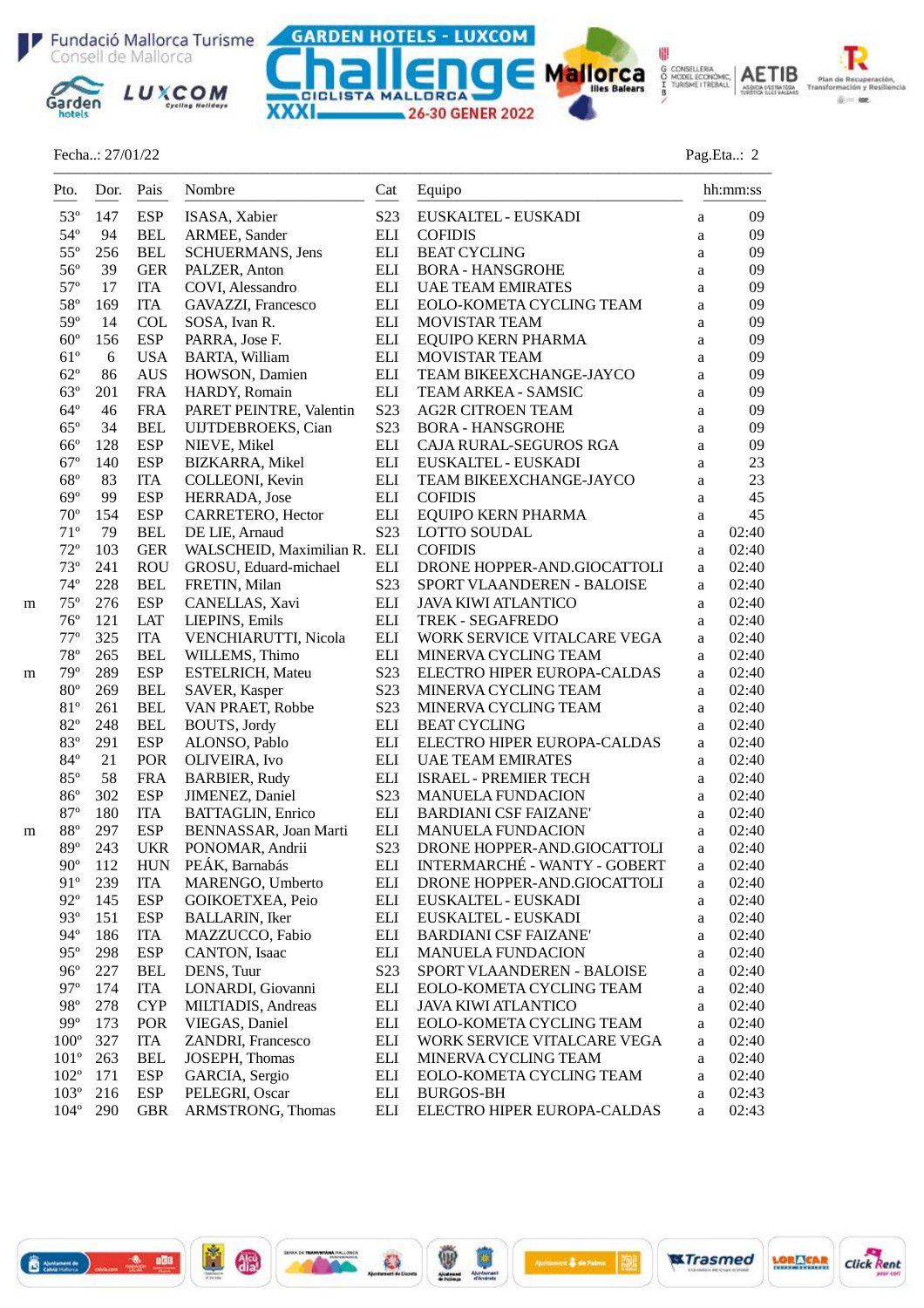





# Fecha..: 27/01/22 Pag.Eta..: 3

**双Trasmed** 

**LORESCAR** 

**Click Rent** 

| Pto.          | Dor. | Pais       | Nombre                      | Cat             | Equipo                              |              | hh:mm:ss |
|---------------|------|------------|-----------------------------|-----------------|-------------------------------------|--------------|----------|
| $105^{\circ}$ | 185  | <b>ITA</b> | GABBURO, Davide             | <b>ELI</b>      | <b>BARDIANI CSF FAIZANE'</b>        | $\mathbf{a}$ | 02:43    |
| $106^{\circ}$ | 252  | <b>NED</b> | JANSSEN, Lucas              | S <sub>23</sub> | <b>BEAT CYCLING</b>                 | a            | 02:43    |
| $107^\circ$   | 313  | <b>ITA</b> | COLOMBO, Raul               | <b>ELI</b>      | WORK SERVICE VITALCARE VEGA         | a            | 02:43    |
| $108^{\rm o}$ | 288  | <b>ESP</b> | JURADO, Marcos              | <b>ELI</b>      | ELECTRO HIPER EUROPA-CALDAS         | a            | 02:43    |
| $109^\circ$   | 113  | <b>FRA</b> | PETIT, Adrien               | ELI             | <b>INTERMARCHÉ - WANTY - GOBERT</b> | a            | 02:43    |
| $110^{\circ}$ | 111  | <b>ITA</b> | PASQUALON, Andrea           | ELI             | <b>INTERMARCHÉ - WANTY - GOBERT</b> | a            | 02:43    |
| $111^{\circ}$ | 109  | <b>NOR</b> | KRISTOFF, Alexander         | <b>ELI</b>      | <b>INTERMARCHÉ - WANTY - GOBERT</b> | a            | 02:43    |
| $112^{\circ}$ | 123  | <b>ITA</b> | MOSCHETTI, Matteo           | <b>ELI</b>      | <b>TREK - SEGAFREDO</b>             | $\mathbf{a}$ | 02:43    |
| $113^{\circ}$ | 208  | <b>ESP</b> | MADRAZO, Angel              | ELI             | <b>BURGOS-BH</b>                    | $\mathbf{a}$ | 02:43    |
| $114^{\circ}$ | 218  | <b>ESP</b> | APARICIO, Mario             | S23             | <b>BURGOS-BH</b>                    | $\mathbf{a}$ | 02:43    |
| $115^{\circ}$ | 157  | <b>ESP</b> | ARAIZ, Sergio               | ELI             | EQUIPO KERN PHARMA                  | a            | 02:43    |
| $116^{\circ}$ | 209  | <b>ESP</b> | PEÑALVER, Manuel            | <b>ELI</b>      | <b>BURGOS-BH</b>                    | $\mathbf{a}$ | 02:43    |
| $117^{\circ}$ | 76   | <b>POL</b> | MALECKI, Kamil              | <b>ELI</b>      | <b>LOTTO SOUDAL</b>                 | $\mathbf{a}$ | 02:43    |
| $118^{\circ}$ | 73   | <b>BEL</b> | <b>VERSCHAEVE, Viktor</b>   | <b>ELI</b>      | <b>LOTTO SOUDAL</b>                 | $\mathbf{a}$ | 02:43    |
| $119^{\circ}$ | 214  | <b>ESP</b> | MORENO, Adria               | <b>ELI</b>      | <b>BURGOS-BH</b>                    | a            | 02:47    |
| $120^{\circ}$ | 74   | <b>GBR</b> | HOLMES, Matthew             | <b>ELI</b>      | <b>LOTTO SOUDAL</b>                 | a            | 02:47    |
| $121^{\circ}$ | 117  | <b>ESP</b> | ABERASTURI, Jon             | <b>ELI</b>      | <b>TREK - SEGAFREDO</b>             | a            | 02:47    |
| $122^{\circ}$ | 122  | <b>ITA</b> | MOSCA, Jacopo               | <b>ELI</b>      | <b>TREK - SEGAFREDO</b>             | a            | 02:47    |
| $123^{\circ}$ | 20   | <b>COL</b> | MOLANO, Juan S.             | <b>ELI</b>      | <b>UAE TEAM EMIRATES</b>            | $\mathbf{a}$ | 02:47    |
| $124^{\circ}$ | 295  | <b>COL</b> | HOYOS, Daniel David         | ELI             | ELECTRO HIPER EUROPA-CALDAS         | a            | 02:47    |
| $125^\circ$   | 294  | <b>COL</b> | HOYOS, Juan Diego           | <b>ELI</b>      | ELECTRO HIPER EUROPA-CALDAS         | a            | 02:47    |
| $126^\circ$   | 50   | <b>BEL</b> | VAN HOECKE, Gijs            | ELI             | <b>AG2R CITROEN TEAM</b>            | a            | 02:47    |
| $127^{\circ}$ | 317  | <b>ITA</b> | LUCCA, Riccardo             | ELI             | WORK SERVICE VITALCARE VEGA         | a            | 02:47    |
| 128°          | 181  | <b>ITA</b> | COLNAGHI, Luca              | ELI             | <b>BARDIANI CSF FAIZANE'</b>        | a            | 02:47    |
| 129°          | 35   | <b>POL</b> | <b>BENEDETTI, Cesare</b>    | ELI             | <b>BORA - HANSGROHE</b>             | a            | 02:47    |
| $130^{\circ}$ | 279  | <b>USA</b> | MILLER, Barry               | ELI             | <b>JAVA KIWI ATLANTICO</b>          | a            | 02:47    |
| $131^{\circ}$ | 136  | <b>COL</b> | PIRA, Albeiro Yesid         | ELI             | CAJA RURAL-SEGUROS RGA              | a            | 02:47    |
| $132^{\circ}$ | 67   | <b>ISR</b> | NIV, Guy                    | <b>ELI</b>      | <b>ISRAEL - PREMIER TECH</b>        | a            | 02:47    |
| 133°          | 176  | <b>ITA</b> | RIVI, Samuele               | <b>ELI</b>      | EOLO-KOMETA CYCLING TEAM            | a            | 02:47    |
| 134°          | 59   | <b>AUS</b> | BERWICK, Sebastian          | ELI             | <b>ISRAEL - PREMIER TECH</b>        | $\mathbf{a}$ | 02:55    |
| $135^{\circ}$ | 187  | <b>ITA</b> | MODOLO, Sacha               | <b>ELI</b>      | <b>BARDIANI CSF FAIZANE'</b>        | $\mathbf{a}$ | 02:55    |
| $136^{\circ}$ | 82   | <b>NZL</b> | <b>BAUER</b> , Jack         | <b>ELI</b>      | TEAM BIKEEXCHANGE-JAYCO             | a            | 02:55    |
| 137°          | 77   | <b>AUS</b> | SWEENY, Harrison            | <b>ELI</b>      | <b>LOTTO SOUDAL</b>                 | a            | 02:55    |
| 138°          | 184  | <b>ITA</b> | FIORELLI, Filippo           | <b>ELI</b>      | <b>BARDIANI CSF FAIZANE'</b>        | a            | 02:57    |
| 139°          | 189  | <b>ITA</b> | SANTAROMITA, Alessandro ELI |                 | <b>BARDIANI CSF FAIZANE'</b>        | a            | 02:57    |

### **MONTAÑA DE LA ETAPA**

62000000

## **-COLL D'ARTA -Km.: 42,70 4ª-Cat**

|             |   | -COLL D'ANIA   -NIII +2,70                           | 99 - Val |                            |          |
|-------------|---|------------------------------------------------------|----------|----------------------------|----------|
|             |   | 1° 140 BIZKARRA, Mikel                               |          | ESP EUSKALTEL - EUSKADI    | $3-Pun$  |
|             |   | $2^{\circ}$ 227 DENS, Tuur                           | BEL      | SPORT VLAANDEREN - BALOISE | $2-Pun$  |
|             |   | 3° 272 VANDEVELDE, Yentl                             |          | BEL MINERVA CYCLING TEAM   | $1-Pun$  |
|             |   |                                                      |          |                            |          |
|             |   | -COLL DE SA BATALLA -Km.: 137,10 2 <sup>a</sup> -Cat |          |                            |          |
|             |   | 1° 140 BIZKARRA, Mikel                               |          | ESP EUSKALTEL - EUSKADI    | $10-Pun$ |
|             |   | $2^{\circ}$ 14 SOSA, Ivan R.                         |          | <b>COL MOVISTAR TEAM</b>   | $7-Pun$  |
| $3^{\circ}$ |   | 6 BARTA, William                                     |          | USA MOVISTAR TEAM          | 5-Pun    |
|             |   | 4° 200 LOUVEL, Matis                                 |          | FRA TEAM ARKEA - SAMSIC    | $3-Pun$  |
| $5^\circ$   | 3 | MAS, Luis G.                                         |          | ESP MOVISTAR TEAM          | $2-Pun$  |
| $6^{\circ}$ |   | 4 TORRES, Albert                                     |          | ESP MOVISTAR TEAM          | 1-Pun    |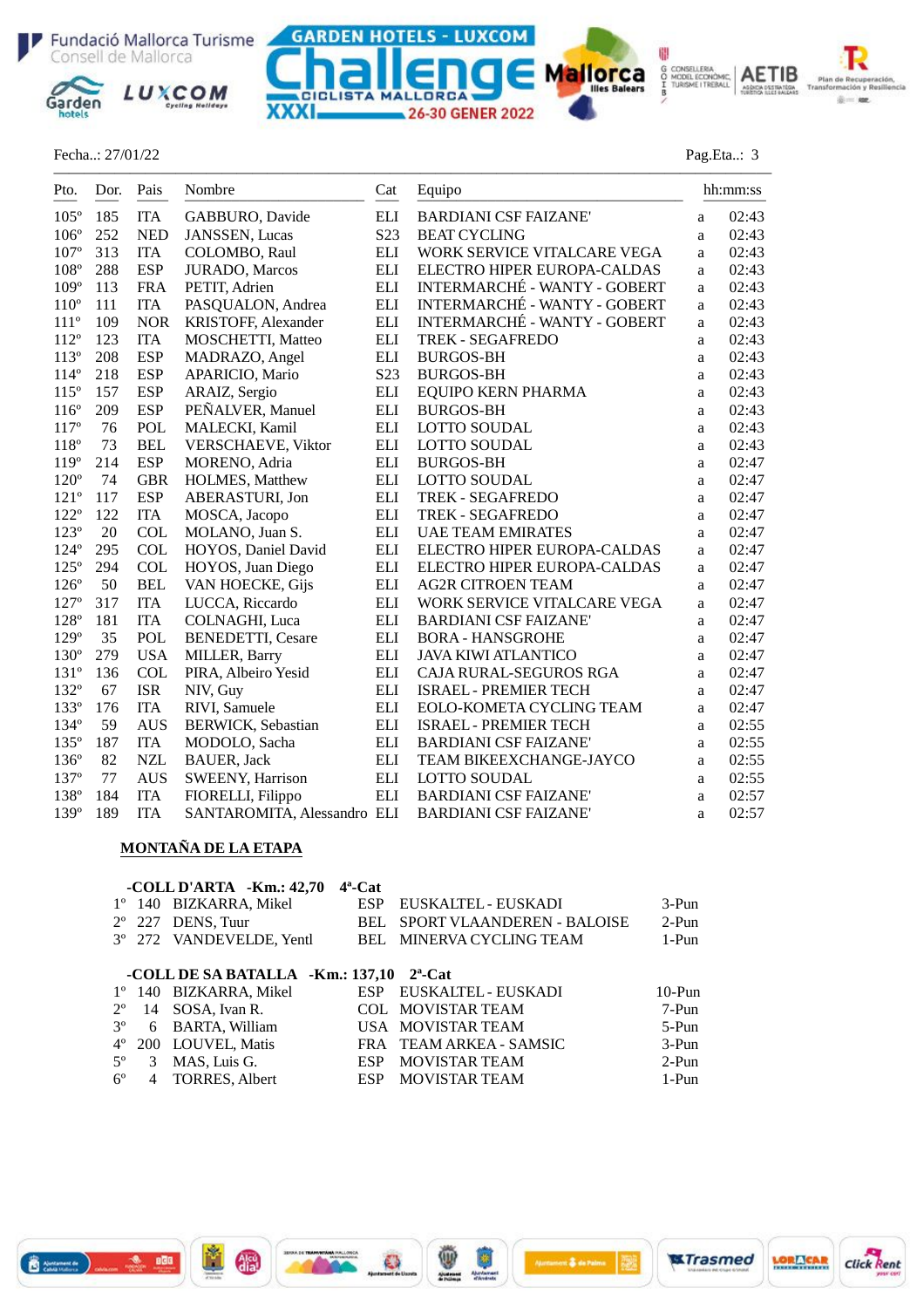







### **-COLL DE FEMENIA -Km.: 143,40 4ª-Cat**

|  | 1° 140 BIZKARRA, Mikel        | ESP EUSKALTEL - EUSKADI | 3-Pun |
|--|-------------------------------|-------------------------|-------|
|  | $2^{\circ}$ 3 MAS, Luis G.    | ESP MOVISTAR TEAM       | 2-Pun |
|  | 3 <sup>°</sup> 7 GARCIA. Ivan | ESP MOVISTAR TEAM       | 1-Pun |

#### **METAS VOLANTES DE LA ETAPA**

#### **-ARTA -Km.: 23,90**

|  | 1° 272 VANDEVELDE, Yentl | BEL MINERVA CYCLING TEAM              | 3-Pun   |
|--|--------------------------|---------------------------------------|---------|
|  | 2° 313 COLOMBO, Raul     | ITA WORK SERVICE VITALCARE VEGA       | $2-Pun$ |
|  | 3° 140 BIZKARRA, Mikel   | ESP EUSKALTEL - EUSKADI               | 1-Pun   |
|  |                          |                                       |         |
|  | -MOSCARI -Km.: 123,10    |                                       |         |
|  | 1° 313 COLOMBO, Raul     | ITA WORK SERVICE VITALCARE VEGA 3-Pun |         |

|  | 2° 272 VANDEVELDE, Yentl   | BEL MINERVA CYCLING TEAM       | 2-Pun |
|--|----------------------------|--------------------------------|-------|
|  | $3^{\circ}$ 227 DENS, Tuur | BEL SPORT VLAANDEREN - BALOISE | 1-Pun |

## **SPRINTS ESPECIALES DE LA ETAPA**

#### **-SANTA MARGALIDA -Km.: 66,40**

|  | $1^{\circ}$ 227 DENS, Tuur    |      | BEL SPORT VLAANDEREN - BALOISE | $3-Pun$ |
|--|-------------------------------|------|--------------------------------|---------|
|  | 2° 313 COLOMBO, Raul          | ITA. | WORK SERVICE VITALCARE VEGA    | $2-Pun$ |
|  | 3° 272 VANDEVELDE, Yentl      |      | BEL MINERVA CYCLING TEAM       | 1-Pun   |
|  |                               |      |                                |         |
|  | $-POLLENCA - Km.: 157,60$     |      |                                |         |
|  | $1^{\circ}$ 150 MATE, Luis A. |      | ESP EUSKALTEL - EUSKADI        | $3-Pun$ |
|  | 2° 145 GOIKOETXEA, Peio       | ESP  | EUSKALTEL - EUSKADI            | $2-Pun$ |
|  | 3° 147 ISASA, Xabier          | ESP  | EUSKALTEL - EUSKADI            | 1-Pun   |
|  |                               |      |                                |         |

----------------------------------------









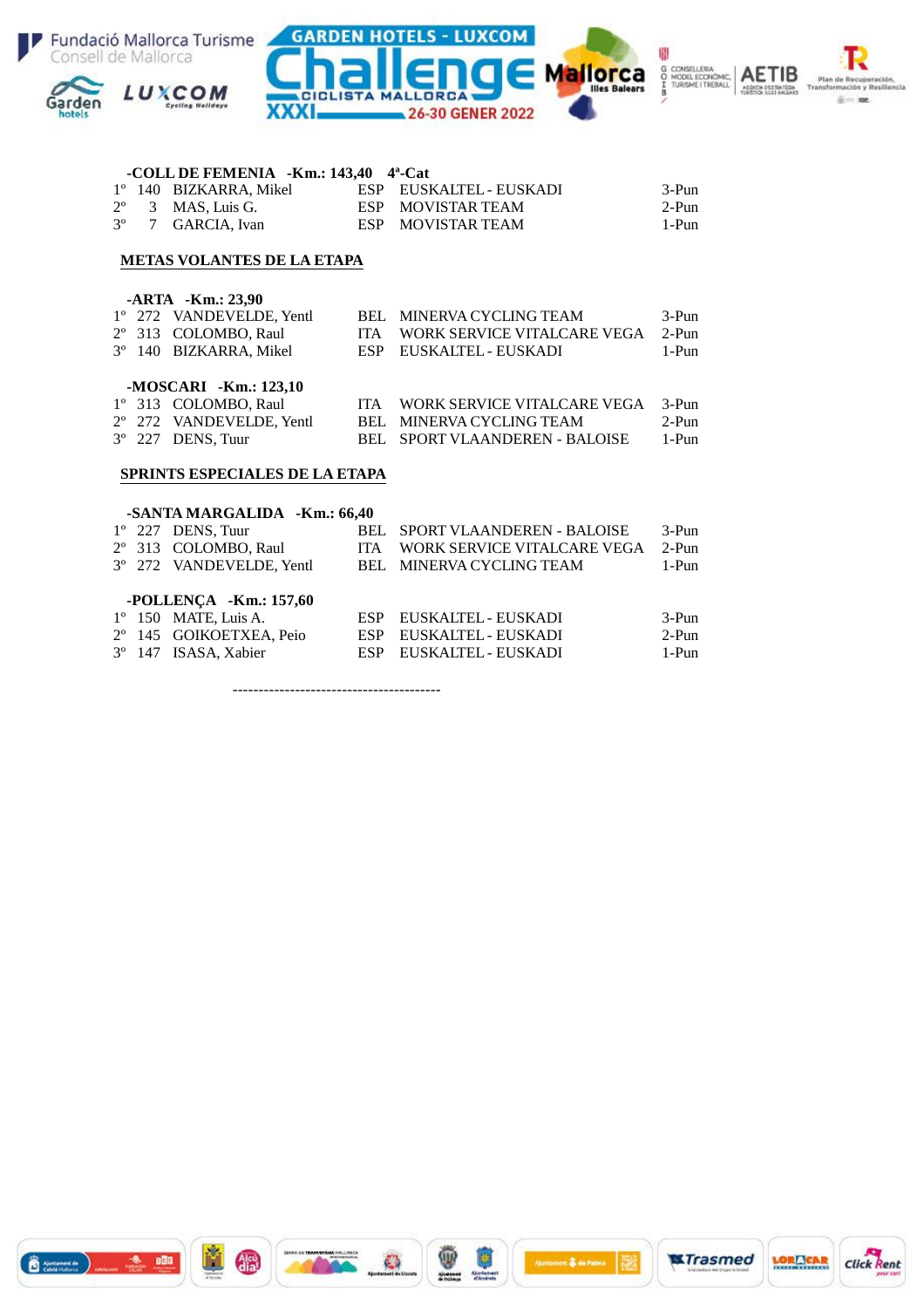







**双Trasmed** 

Click Rent

LORACAR

#### **GENERAL MONTAÑA**

| $1^{\circ}$ | 140             | <b>BIZKARRA, Mikel</b>        | <b>ESP</b> | EUSKALTEL - EUSKADI              |   | $16-Pun$         |
|-------------|-----------------|-------------------------------|------------|----------------------------------|---|------------------|
| $2^{\circ}$ | 14              | SOSA, Ivan R.                 |            | COL MOVISTAR TEAM                |   | 7-Pun            |
| $3^{\circ}$ | 6               | <b>BARTA, William</b>         |            | USA MOVISTAR TEAM                |   | $5-Pun$          |
| $4^{\circ}$ | 3               | MAS, Luis G.                  | <b>ESP</b> | MOVISTAR TEAM                    |   | 4-Pun            |
| $5^{\circ}$ | 200             | LOUVEL, Matis                 | <b>FRA</b> | TEAM ARKEA - SAMSIC              |   | 3-Pun            |
| $6^{\circ}$ | 227             | DENS, Tuur                    | BEL        | SPORT VLAANDEREN - BALOIS        |   | $2-Pun$          |
| $7^{\circ}$ | $\overline{7}$  | GARCIA, Ivan                  | ESP        | <b>MOVISTAR TEAM</b>             |   | $1-Pun$          |
| $8^{\circ}$ | $\overline{4}$  | <b>TORRES, Albert</b>         | <b>ESP</b> | <b>MOVISTAR TEAM</b>             |   | 1-Pun            |
|             |                 | <b>GENERAL METAS VOLANTES</b> |            |                                  |   |                  |
| $1^{\circ}$ | 313             | COLOMBO, Raul                 | <b>ITA</b> | WORK SERVICE VITALCARE VE        |   | $5-Pun$          |
| $2^{\circ}$ | 272             | VANDEVELDE, Yentl             | BEL        | MINERVA CYCLING TEAM             |   | 5-Pun            |
| $3^{\circ}$ | 140             | <b>BIZKARRA, Mikel</b>        | <b>ESP</b> | EUSKALTEL - EUSKADI              |   | $1-Pun$          |
|             | $4^{\circ}$ 227 | DENS, Tuur                    | BEL        | SPORT VLAANDEREN - BALOIS        |   | 1-Pun            |
|             |                 | <b>GENERAL S. ESPECIALES</b>  |            |                                  |   |                  |
| $1^{\rm o}$ | 150             | MATE, Luis A.                 | <b>ESP</b> | EUSKALTEL - EUSKADI              |   | $3-Pun$          |
| $2^{\circ}$ | 227             | DENS, Tuur                    | BEL        | SPORT VLAANDEREN - BALOIS        |   | $3-Pun$          |
| $3^{\circ}$ | 145             | GOIKOETXEA, Peio              | ESP        | EUSKALTEL - EUSKADI              |   | $2-Pun$          |
| $4^{\circ}$ | 313             | COLOMBO, Raul                 | <b>ITA</b> | WORK SERVICE VITALCARE VE        |   | $2-Pun$          |
| $5^{\circ}$ | 147             | ISASA, Xabier                 | <b>ESP</b> | EUSKALTEL - EUSKADI              |   | 1-Pun            |
| $6^{\circ}$ | 272             | VANDEVELDE, Yentl             | BEL        | MINERVA CYCLING TEAM             |   | $1-Pun$          |
|             |                 | <b>GENERAL SUB 23</b>         |            |                                  |   |                  |
| $1^{\circ}$ | 107             | GIRMAY, Biniam                | ERI        | <b>INTERMARCHÉ - WANTY - GOB</b> |   | 03:50:48         |
| $2^{\circ}$ | 223             | <b>BRAET, Vito</b>            | BEL        | SPORT VLAANDEREN - BALOIS        | a | $\boldsymbol{0}$ |
| $3^{\circ}$ | 162             | GARCIA, Raul                  | <b>ESP</b> | <b>EQUIPO KERN PHARMA</b>        | a | $\boldsymbol{0}$ |
| $4^{\circ}$ | 206             | VAUQUELIN, Kevin              | <b>FRA</b> | TEAM ARKEA - SAMSIC              | a | $\boldsymbol{0}$ |
| $5^{\circ}$ | 147             | ISASA, Xabier                 | <b>ESP</b> | EUSKALTEL - EUSKADI              | a | 09               |
| $6^{\circ}$ | 46              | PARET PEINTRE, Valentin       |            | FRA AG2R CITROEN TEAM            | a | 09               |
| $7^{\circ}$ | 34              | UIJTDEBROEKS, Cian            | BEL        | <b>BORA - HANSGROHE</b>          | a | 09               |
| $8^{\circ}$ | 79              | DE LIE, Arnaud                |            | BEL LOTTO SOUDAL                 | a | 02:40            |
|             |                 | <b>GRAL MALLORQUINES</b>      |            |                                  |   |                  |
| $1^{\circ}$ | $\overline{4}$  | <b>TORRES, Albert</b>         | <b>ESP</b> | MOVISTAR TEAM                    |   | 03:50:48         |
| $2^{\circ}$ | 3               | MAS, Luis G.                  | <b>ESP</b> | MOVISTAR TEAM                    | a | $\overline{0}$   |
| $3^{\circ}$ | 276             | CANELLAS, Xavi                | <b>ESP</b> | <b>JAVA KIWI ATLANTICO</b>       | a | 02:40            |
| $4^{\circ}$ | 289             | <b>ESTELRICH, Mateu</b>       | <b>ESP</b> | ELECTRO HIPER EUROPA-CALD        | a | 02:40            |
| $5^{\circ}$ | 297             | BENNASSAR, Joan Marti         | <b>ESP</b> | <b>MANUELA FUNDACION</b>         | a | 02:40            |



ń

 $\frac{d^{(n)}}{d^{(n)}}$ 

3888.1478